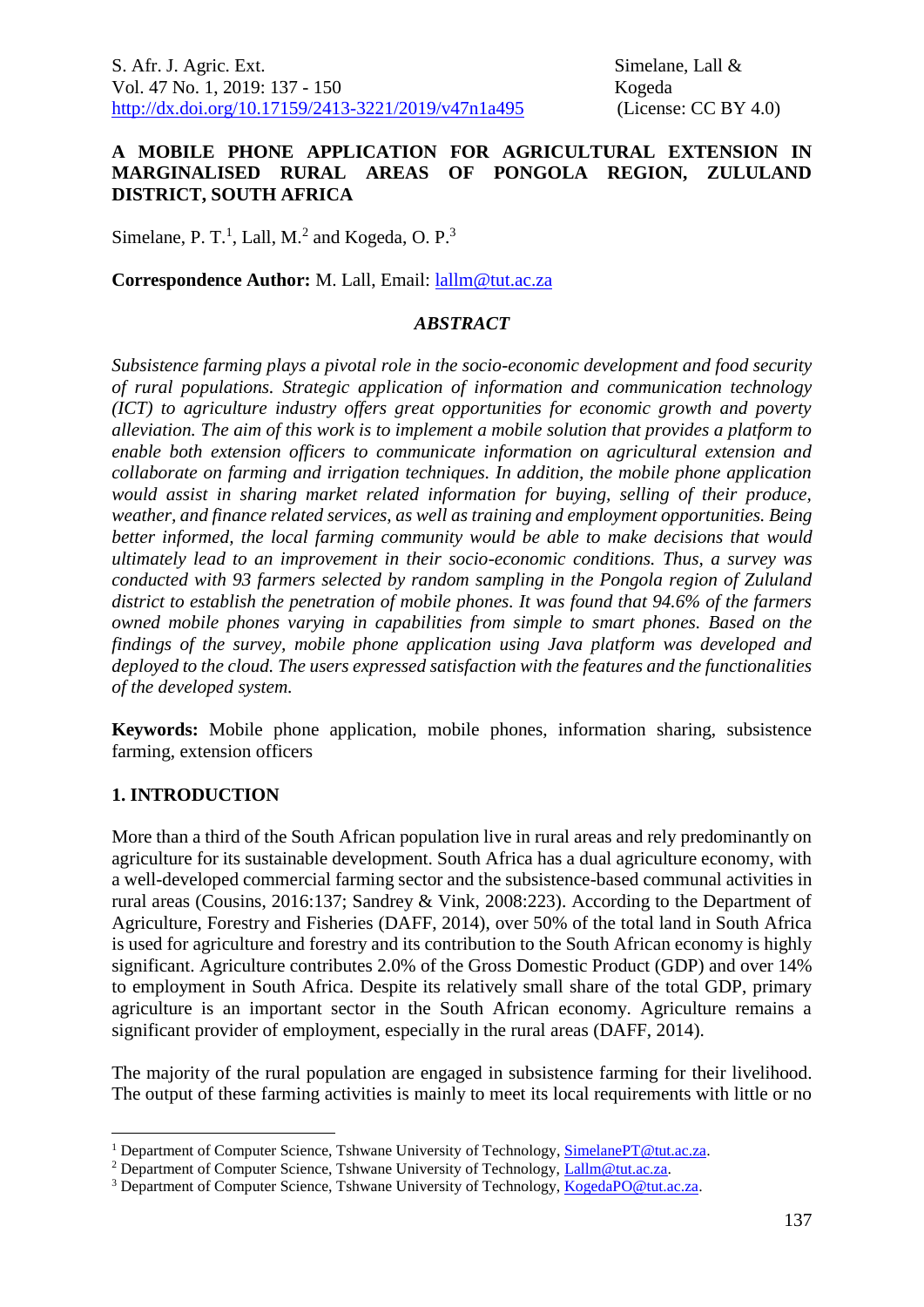surplus for trading. The subsistence farmers largely apply traditional farming methods, which are predominantly rain-fed, and have low yields per unit area cultivated (Muyanga & Jayne, 2014:100; Thamaga-Chitja & Morojele, 2014:148). In addition, subsistence farmers are often limited in knowledge related to various farming techniques, prevalent market conditions, and financial support. All these factors affect the socio-economic conditions of the rural subsistence farmers (Abro, Alemu & Hanjra, 2014:465; Rodríguez-Pose & Hardy, 2015:15). Dissemination of the right information at the appropriate time among farmers is key to providing change in agriculture (Asiedu-Darko, 2013:37). It is therefore of paramount importance to provide a platform that allows the subsistence farmers to engage with one another on these very crucial matters. In addition, such a platform would allow the extension officers to communicate and extend support to the subsistence farmers. It has been reported that information and communication technologies (ICTs) in general, and mobile technologies in particular, have the potential to positively influence the socio-economic conditions of a population (Maumbe & Okello, 2013:115; Smith & Charen, 2011:49; Zyl *et al.*, 2014:4).

In its report, the World Bank (2008) suggests that 98% of the South African population live in areas covered by mobile cellular signal. It is evident from the aforementioned statistics that the availability of mobile connectivity should no longer be viewed as a limitation when contemplating providing mobile information services in South Africa. This holds particularly true in the context of South African subsistence farming commonly practiced in marginalised areas with relatively low fixed line telecommunication, low internet connectivity, and poor road infrastructure (Malusi & Kogeda, 2013:1; Simelane, Kogeda & Lall, 2015:120). Using mobile phones can improve access to information, reduce the cost of searching for information, and improve co-ordination between various parties and increase market efficiency (Aker & Mbiti, 2010:210).

The strategic application of ICT to the agricultural industry offers a great opportunity for economic growth and poverty alleviation (Qiang *et al.*, 2012:32). Food security is paramount for the survival of individuals, families and ultimately the whole nation. The role that ICT can play in addressing these challenges is increasing as personal ICT devices such as mobile phones or tablets are becoming more widely adopted in day-to-day activities. Mobile technology is rapidly being adopted as the technology of choice for delivery of ICT services and solutions (Aker, 2011:634). From a socio-economic point of view, mobile telephones effectively reduce the "distance" between individuals and institutions, making the sharing of information and knowledge easier and more effective (Wei & Zhang, 2008:172). In the framework of agriculture development, the role of ICT can be viewed as a three-staged process (Figure 1).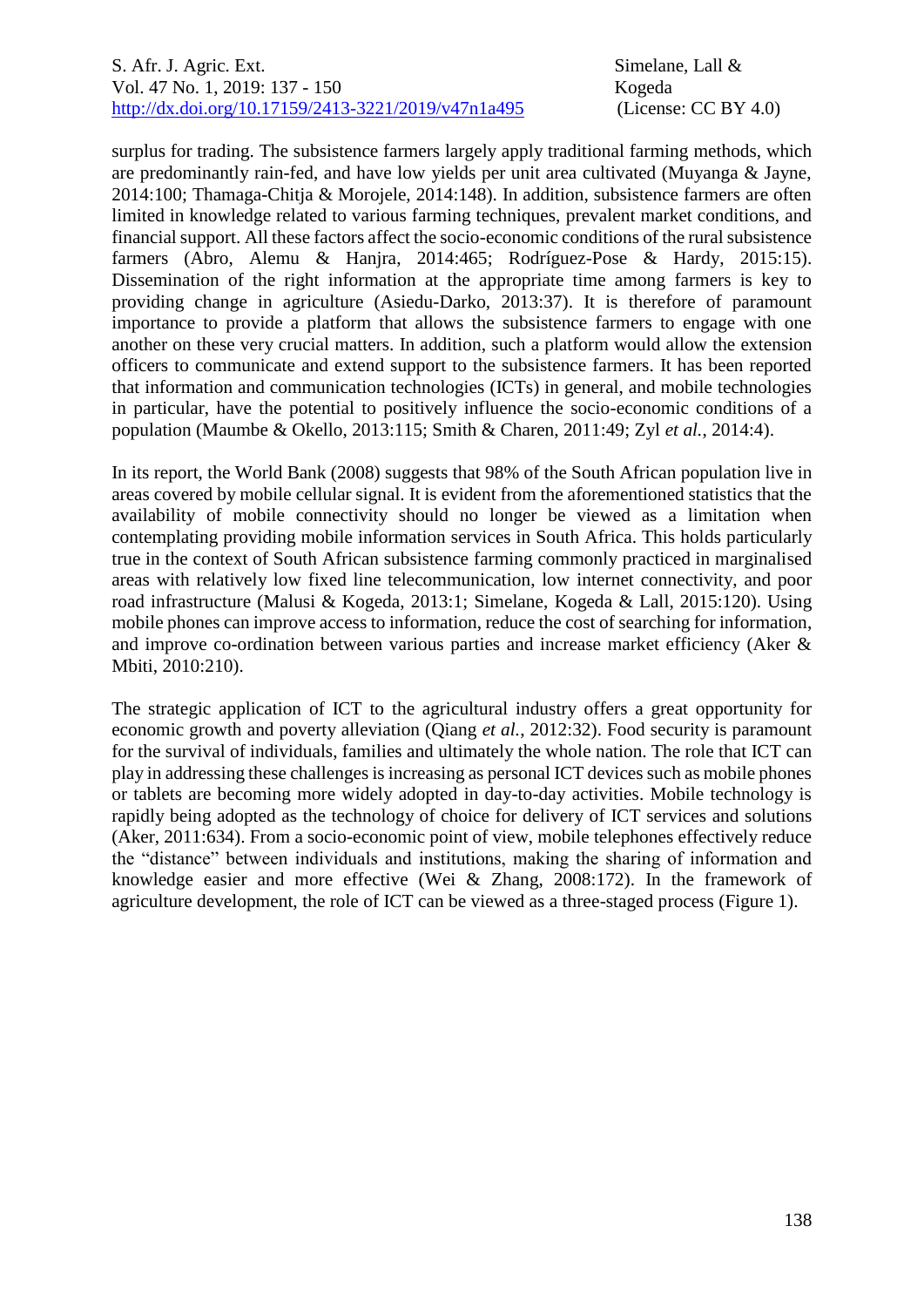

**Figure 1:** Role of ICT in various stages of farming (adopted from Zyl *et al.*, 2014:6)

In the pre-cultivation stage, ICT can assist, for example, with providing or sharing information related to crop selection, land selection, and access to credit facilities. During the cultivation and harvesting phase, ICT could be used for sharing techniques related to land preparation, sowing, and irrigation techniques. Similarly, in the post-harvesting stage, ICT could be useful in sharing information related to marketing, transportation, packaging, and food processing. In all these stages, the role of extension officers is important to subsistence farmers in enhancing their farming yields and standard of living.

Extension in the context of agriculture, is employed by agricultural organisations to assist farmers in improving agricultural output through provision of relevant and current information. Agricultural extension officers advise and assist farmers in their decision making, strategic planning and stimulate desirable agricultural developments (Fu & Akter, 2012:5; Simpson & Calitz, 2014:99). The nature of information shared through extension services includes information such as innovations in crop varieties, pest management, soil fertility, current market conditions, weather forecasting, and best practices in agriculture (Khapayi & Celliers 2016:38; Oladele, 2015:31; Simpson & Calitz, 2014:99). In recent years, agricultural extension and advisory services has seen many changes. A noticeable change that has taken place is the philosophy and rationale behind the move towards more participatory approaches and participatory technology development for providing extension services and the role of extension services in the broader information and knowledge sharing processes (Leeuwis, 2004:118).

# **2. PURPOSE, OBJECTIVE AND SIGNIFICANCE OF THE STUDY**

The purpose of this study was to ascertain the penetration of mobile phones amongst the subsistence farming community of rural Pongola region, KwaZulu-Natal. The objective was to develop a mobile phone application platform that could assist the local farming community and the extension service providers to collaborate and share information related to various facets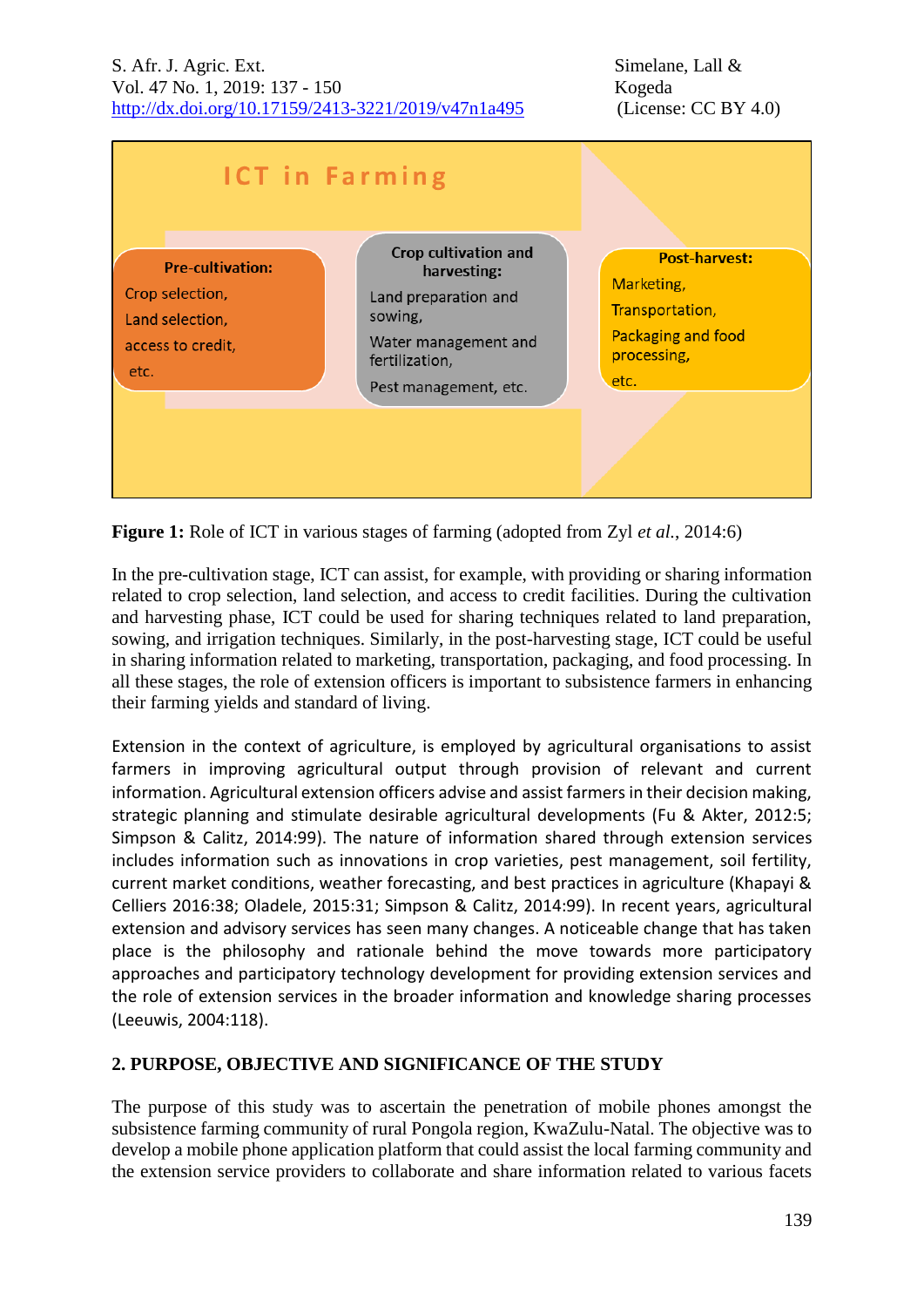of farming. This could include extension services such as weather related information, information pertaining to farming tools and techniques, as well as information regarding seeds, fertilizers, and irrigations. In addition, the mobile phone application could provide information related to financial support, bursary schemes and job opportunities available to the local farming community. It is envisaged that such an application would provide a platform to facilitate cooperation and sharing of information not only amongst the subsistence farmers but also between subsistence farmers and the more successful commercial farmers in that area. It is hoped that by cooperating and sharing of good farming practices and other information of mutual interests that the rural farming communities would be able to improve their socioeconomic conditions.

## **3. METHODOLOGY**

To achieve the research purpose and objective, both qualitative and quantitative data were collected using semi-structured interviews and questionnaires from 93 randomly selected farmers situated in Pongola area. Pongola, also known locally as uPhongolo, is a small region located in northern KwaZulu-Natal, South Africa. Pongola Municipality area is largely an oldstyle area with its tribal land patterns and high density marginalised rural settlements. The economy of Pongola is based mainly on sugarcane farming.

The data gathering methods/techniques applied were predominantly face-to-face interviews and structured questionnaires. The data collected were used in the design and development of the mobile phone application. The mobile phone application was modelled using the Unified Modelling Language (UML). The cloud architecture was used to promote availability of the system. The application was developed on Java platform. MySQL version 5.0.27 database was selected as a repository for storing farming related information. Apache Tomcat 6.0 was chosen as the server to host the application. Java was used as it enables cross-platform deployment of the application and MySQL database was selected as it is an open source database management tool with support for security, reliability and scalability. The choice of Apache Tomcat was because it is a free, open source web server that is easy to use and install.

A high-level architectural view of our application is presented in Figure 2. Farmers can download and upload information from the cloud server. This information could be in the form of text or pictures on any topic of interest to the local farming communities. Various web services such as weather web service are installed on the server. Access to the server is through mobile network services. A firewall is installed to enhance security of the system.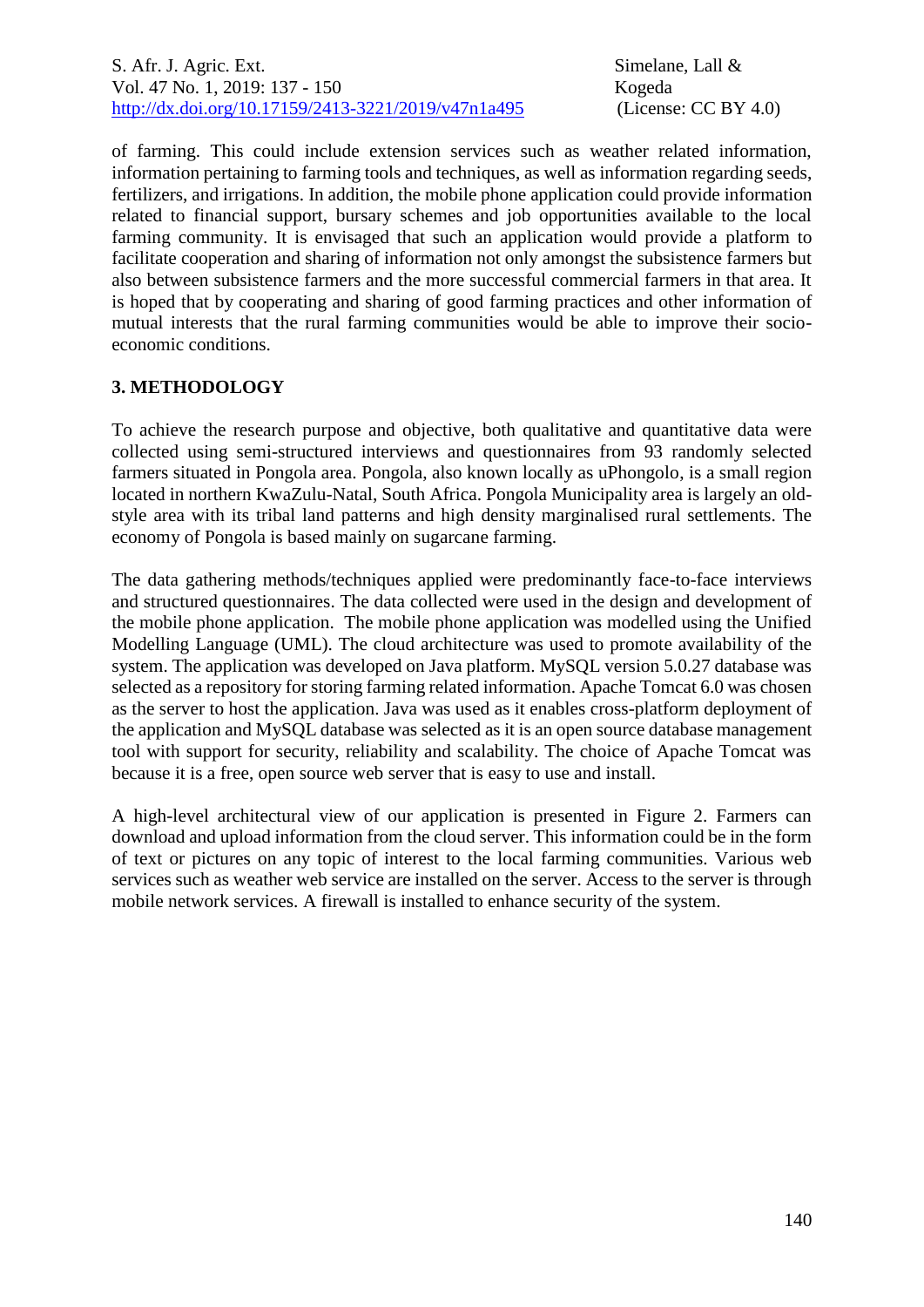

**Figure 2:** An overview of the mobile phone application system architecture (Simelane *et al.*, 2016:258).

# **4. RESULTS AND DISCUSSION**

# **4.1 Scale of farming, sex and age**

A descriptive analysis of the sample data revealed that 96.8% of the farmers practiced subsistence farming and the remaining 3.2% were commercial farmers. Males formed 46.2% of the study group. Figure 3 shows the age distribution of both the male and female farmers. It was observed that 43% of the participants were under the age of 35 years.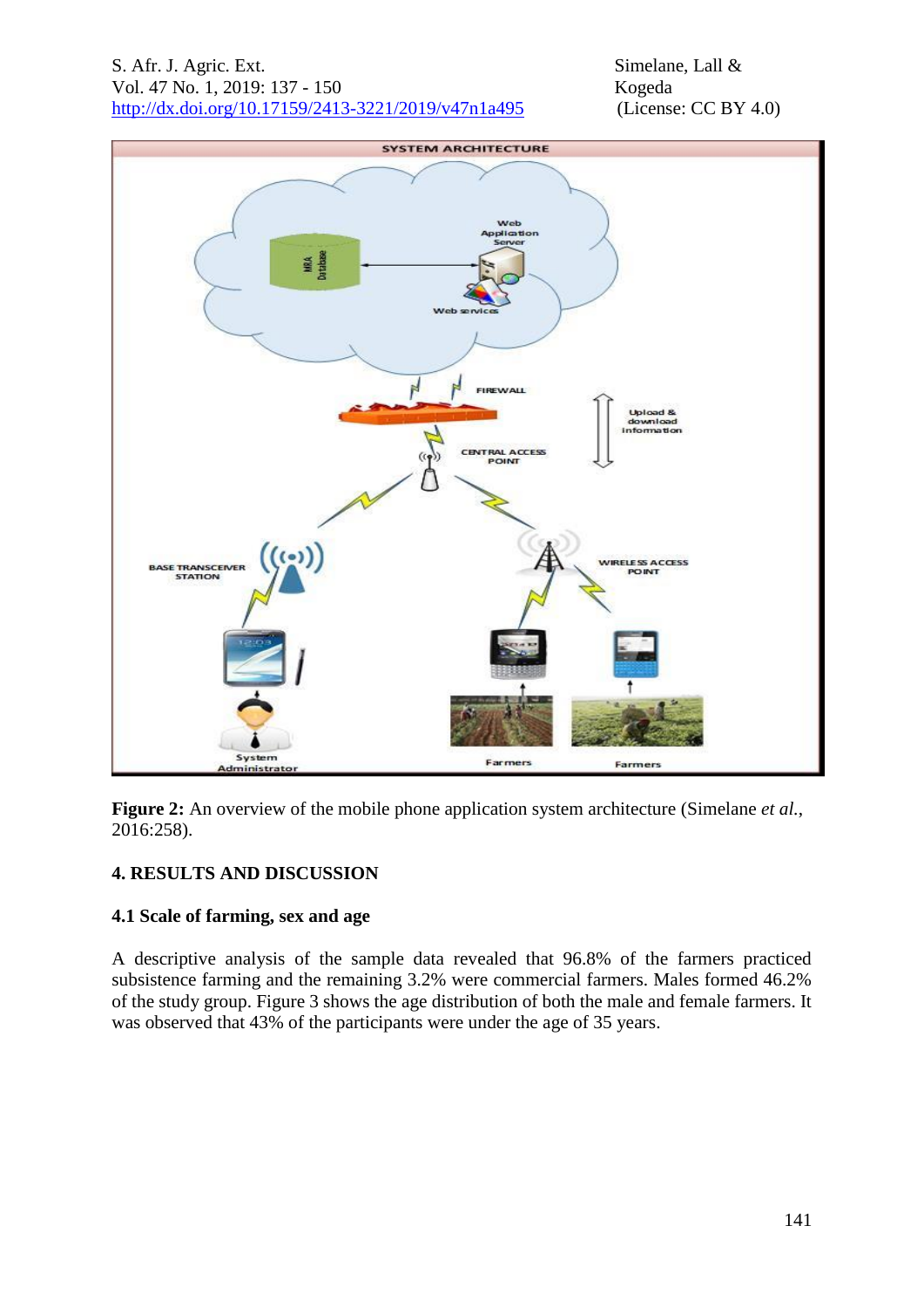

**Figure 3:** Age distribution of sampled farmers in Pongola area.

# **4.2 Formal education**

It was found that 47.3% of the participants had completed matric or a higher qualification. The breakdown of the educational levels is shown in Figure 4. In addition, it was observed that 78.5% of the participants could communicate fairly well in English.



**Figure 4**: Educational background of the participants.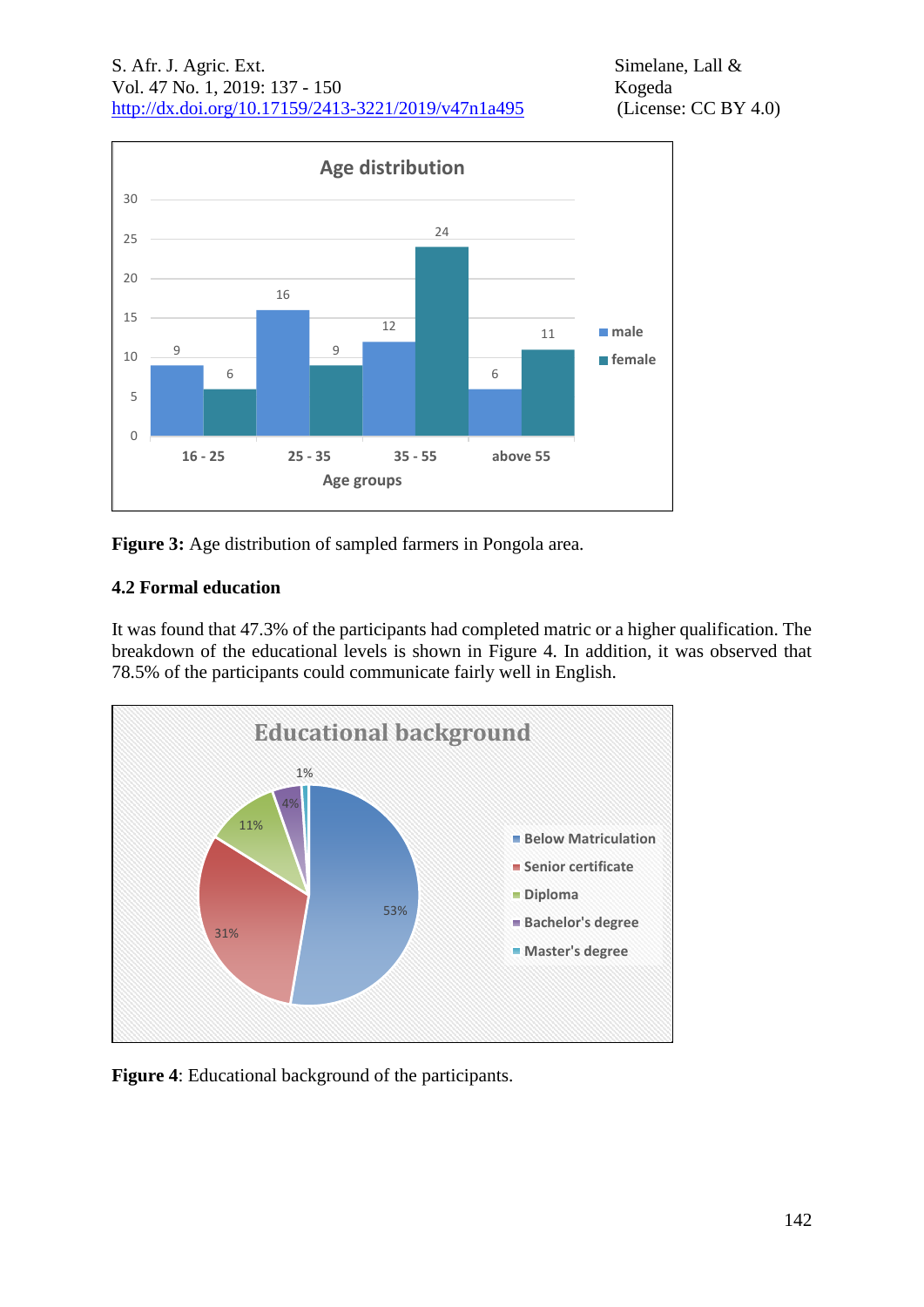# **4.3 Farm sizes**

It was found that 93.5% of the farmers had less than one hectare of land to cultivate for sustaining themselves and their families. The pie chart (Figure 5) depicts the land size distribution amongst the farming community.





From the data presented in Figure 5, it can be deduced that there is a sizable number of young people who are fairly well educated but with little land to support themselves and their families. Based on these observations, the mobile phone application was developed to enable the farming community of Pongola to share information that could assist in improving farm yields, share opportunities such as those provided by the government, and to improve their economic conditions. When asked about the communication devices owned, 94.6% of the farmers indicated that they possessed mobile phones. The types of mobile phones owned is depicted in Table 1. In addition, it was established that 43.2% (38) of the farmers had simple phones and the remaining 56.8% (50) had feature/smart phones. A simple phone, such as Nokia 100, is essentially for making calls and sending text messages. In addition, it may have a simple camera (with low pixels). Although a simple phone does not have features such as email capabilities or video recordings, it does have a very good battery life. Smartphones, in contrast, are more like miniature computers and perform many of the same tasks as tablets and desktop computers while offering the same basic phone features found on standard simple phones. The high percentage (94.6%) of phones owned by the farming community lends itself as a suitable platform for the dissemination of agricultural extension information. For example, the extension agents could send bulk messages to a group of farmers informing them of an upcoming training opportunity.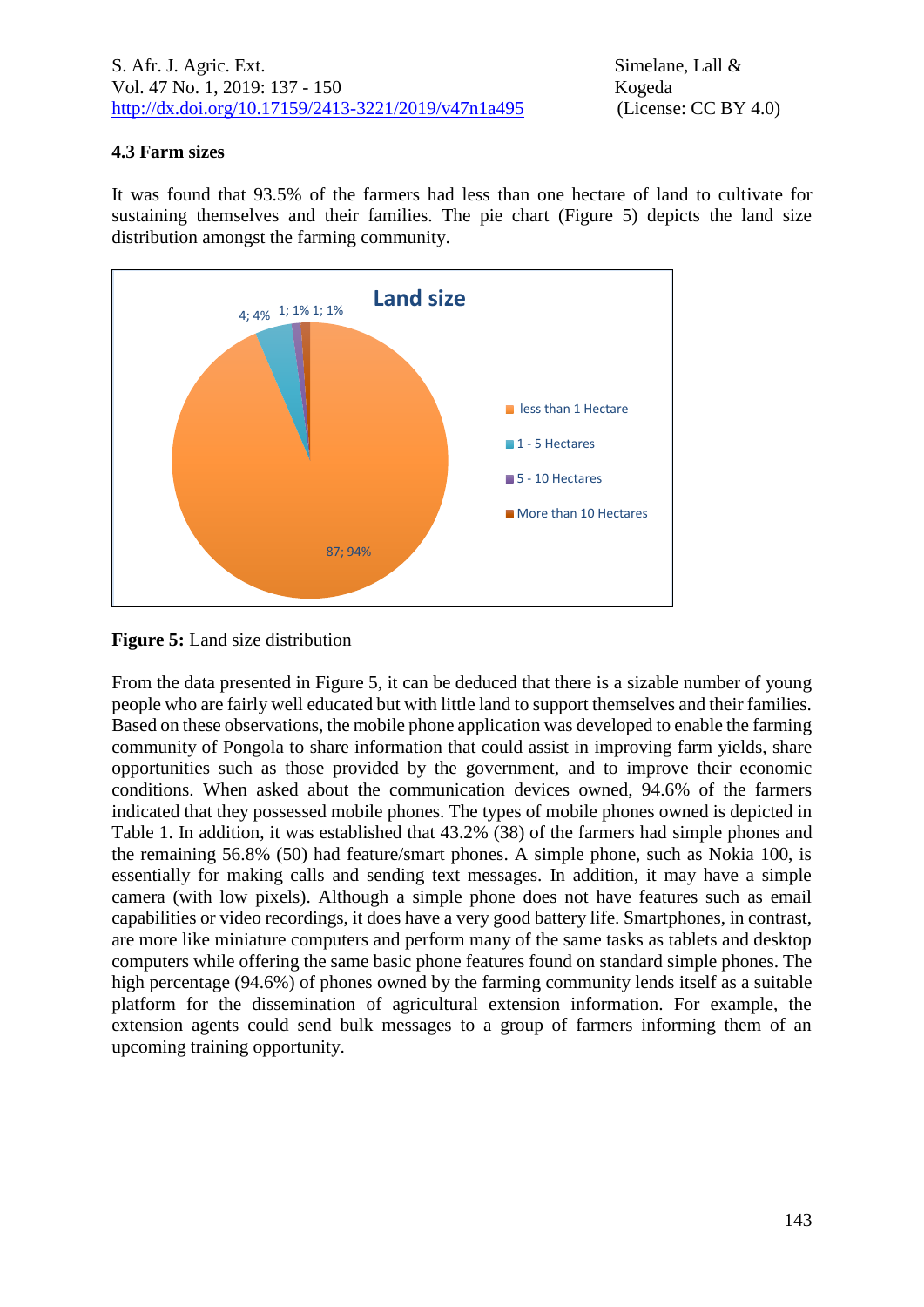| <b>Make of Phones</b> | <b>Frequency</b> | <b>Percentage</b> |
|-----------------------|------------------|-------------------|
| Nokia                 | 62               | 70.4              |
| Samsung               | 14               | 15.9              |
| Blackberry            | 10               |                   |
| Others                |                  | د.ء               |

### **Table 1:** Types of phones owned

The decision to develop the mobile phone application using Java was supported by the fact that several mobile phones operating on various operating systems were in use by the farming community. It was therefore essential that the developed mobile phone application be portable to these platforms with minimal changes to the code. Figure 6 shows the main menu of the mobile application after a user has logged in successfully. It highlights the features available to the farmers and the extension agents.

| o                                                                                              | <b>ORACLE</b>                | ⊚                     |
|------------------------------------------------------------------------------------------------|------------------------------|-----------------------|
| <b>Discussion Forum</b><br>Chat Room<br>Opportunities<br>Events<br>Markets<br>Weather Forecast | Hi, Phumlani Trevor Simelane |                       |
|                                                                                                |                              |                       |
| Logout                                                                                         | ∽                            | <b>Update Profile</b> |
|                                                                                                |                              |                       |
| €                                                                                              | $\overline{\phantom{a}}$     | 41                    |
| $\mathbf{1}$                                                                                   | $2$ ABC                      | $3$ DEF               |
| 4 <sub>GHI</sub>                                                                               | $5$ JKL                      | 6 MNO                 |
| 7 PQRS                                                                                         | 8 TUV                        | <b>9 wxyz</b>         |
| 冰.                                                                                             | 0                            | # - +                 |

**Figure 6:** Main features of the developed mobile phone application.

The *discussion forum* sub-menu enables farmers to post questions and receive suggestions on a particular topic. In addition, users can upload photos in support of their discussions. The *chat room* sub-menu allows one person to communicate with another. The main difference between the discussion forum and chat room services is that in *chat room*, the communication is between two individuals where as in *discussion forum*, many users can communicate simultaneously on a particular topic under discussion (Figure 7).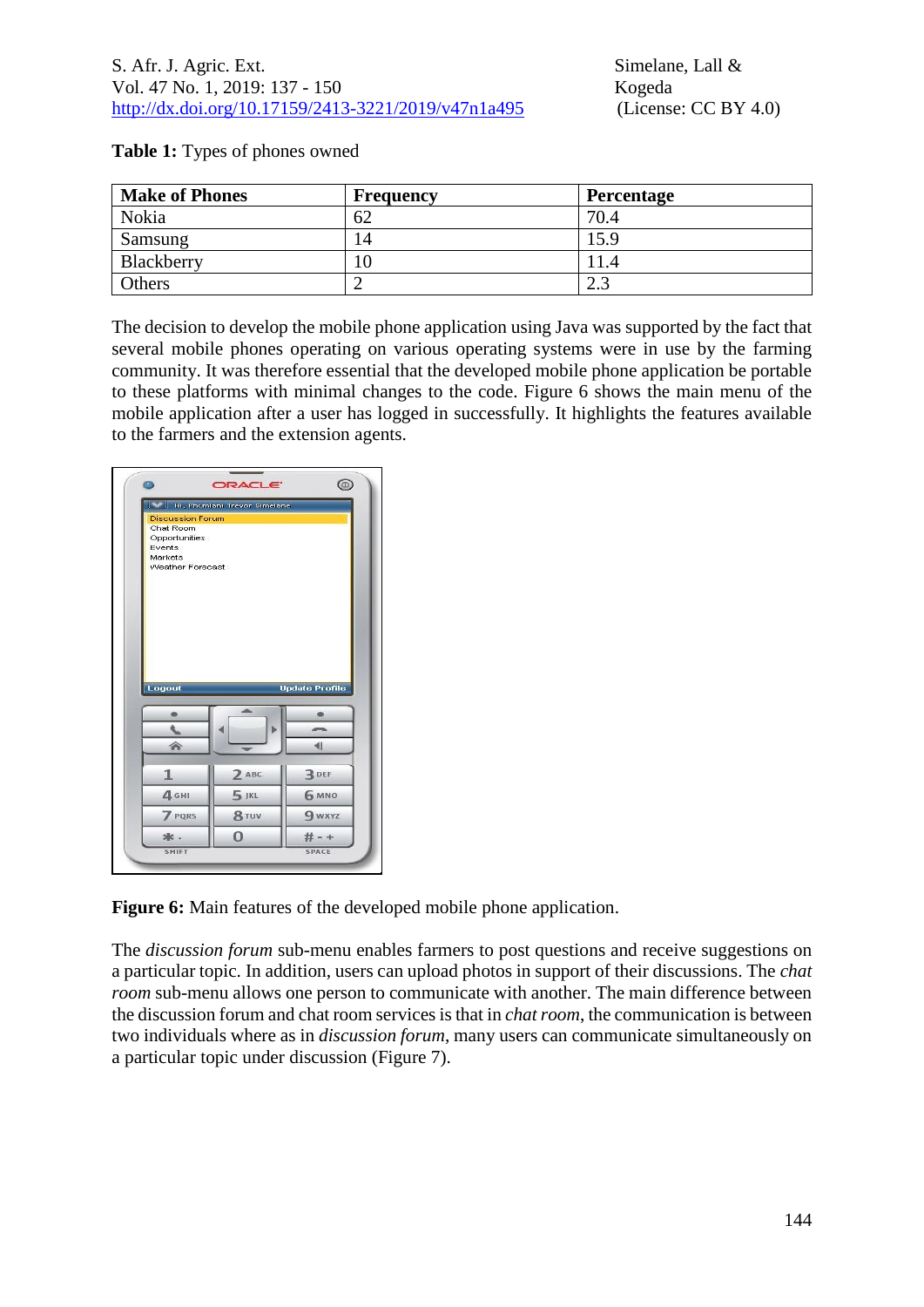| S. Afr. J. Agric. Ext.                              |
|-----------------------------------------------------|
| Vol. 47 No. 1, 2019: 137 - 150                      |
| http://dx.doi.org/10.17159/2413-3221/2019/v47n1a495 |



**Figure 7:** Screenshot of Discussion forum (a) and chat services between two individual (b).

The *Opportunity* sub-menu allows individuals to post information related to bursaries, jobs and financial aid opportunities available to the local farming community.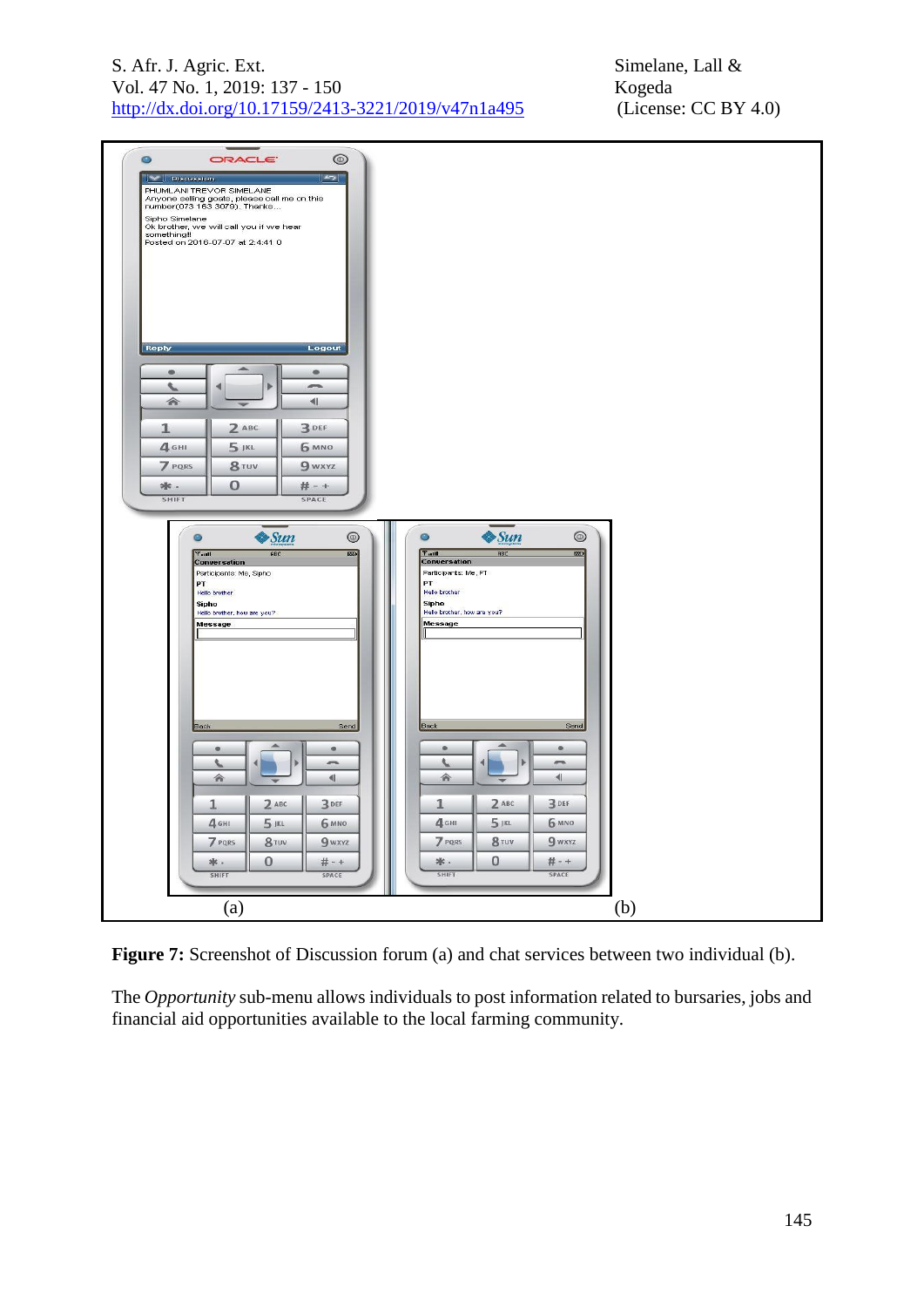| Opportunities        |         | ౹≂             |                      | Available Internships                                                                                                                                                                                                                                                                                                                                                                                                                     | ∣≍≍ ⊪                                  |
|----------------------|---------|----------------|----------------------|-------------------------------------------------------------------------------------------------------------------------------------------------------------------------------------------------------------------------------------------------------------------------------------------------------------------------------------------------------------------------------------------------------------------------------------------|----------------------------------------|
| Internships<br>Jobs: |         |                | Internships for 2016 | 1. Department of Agriculture: Training and                                                                                                                                                                                                                                                                                                                                                                                                |                                        |
| Learnerships         |         |                | Website:<br>2016/    | Department of Agriculture: Training and<br>Internships for 2016: The Department of<br>Agriculture, Forestry, and Fisheries presents<br>exciting opportunities/positions for the<br>unemployed youth through its Experiential<br>Training, Internship, and the Young<br>Professional Development Programme.<br>Closing Date: 04 September 2016<br>http://www.mynewsroom.co.za/noticeboard<br>/department-agriculture-training-internships- |                                        |
|                      |         |                | 2016                 | 2. Dept Of Agriculture, Forestry, And<br>Fisheries: Graduate / Internship Programme                                                                                                                                                                                                                                                                                                                                                       |                                        |
|                      | ь       | $\overline{a}$ | 会                    |                                                                                                                                                                                                                                                                                                                                                                                                                                           | $\overline{a}$<br>$\blacktriangleleft$ |
| 会                    |         | ◀              |                      |                                                                                                                                                                                                                                                                                                                                                                                                                                           |                                        |
| $\mathbf{1}$         | $2$ ABC | $3$ DEF        | 1                    | $2$ ABC                                                                                                                                                                                                                                                                                                                                                                                                                                   | $3$ DEF                                |
| 4 <sub>GHI</sub>     | $5$ JKL | <b>6 MNO</b>   | 4 GHI                | $5$ JKL                                                                                                                                                                                                                                                                                                                                                                                                                                   | 6 MNO                                  |
| <b>7</b> PQRS        | 8 TUV   | <b>9 wxyz</b>  | <b>7</b> PQRS        | 8 TUV                                                                                                                                                                                                                                                                                                                                                                                                                                     | <b>9 wxyz</b>                          |
|                      |         |                | ※.                   | $\Omega$                                                                                                                                                                                                                                                                                                                                                                                                                                  | # - +                                  |

**Figure 8:** Screenshot of internship opportunities for the local community.

The *events* sub-menu draws attention to information related to an event of interest to the local farming community. The *markets* sub-menu holds information related to interests such as pricing, marketing and transportation. Figure 9 shows the *weather forecast* sub-menu offering the weather related services.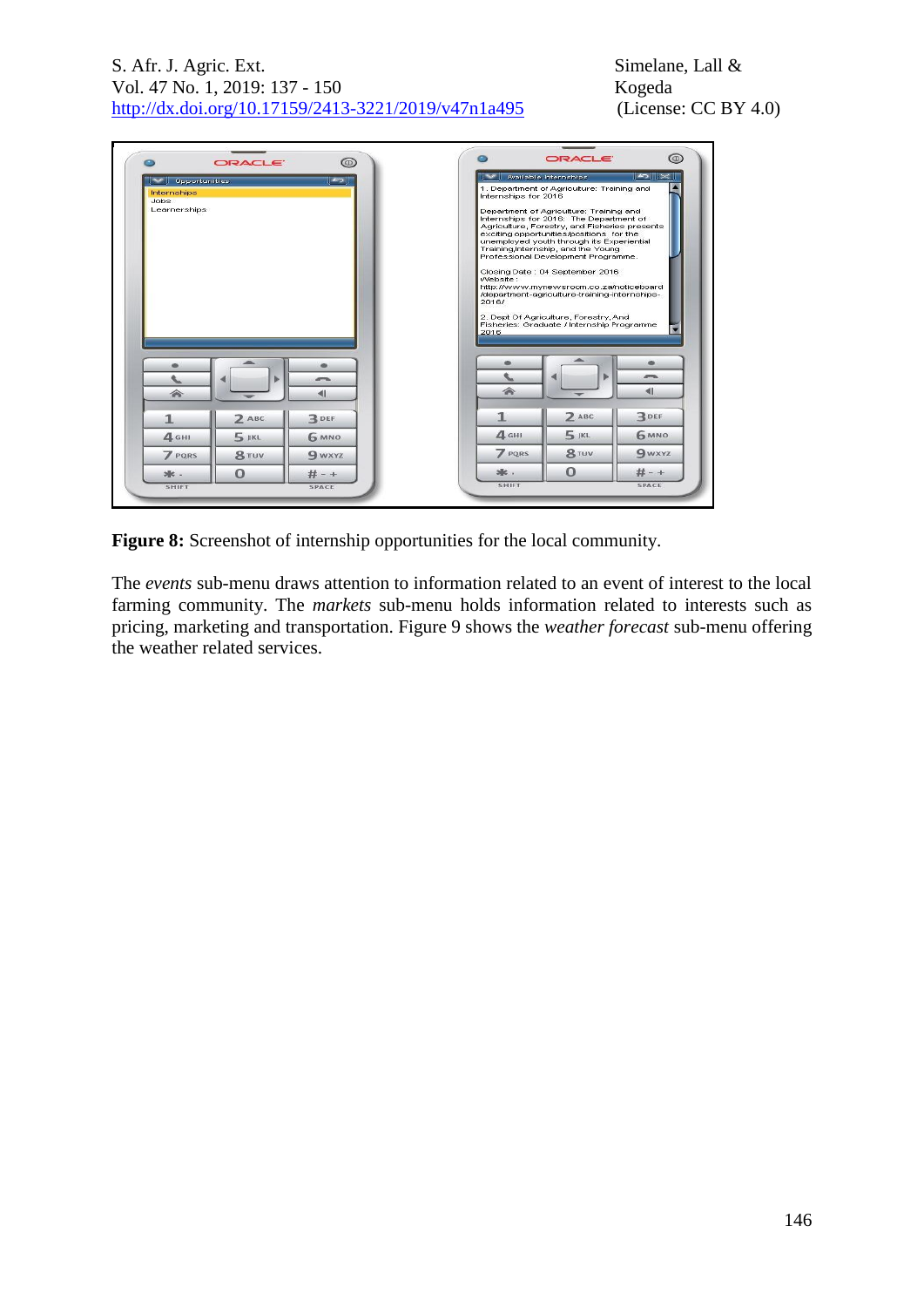

**Figure 9:** Screenshots of local events (a), market information (b), and weather services (c).

The developed mobile application was evaluated for its usability using the Heuristic evaluation technique. The findings are reported in Simelane *et al.,* (2016). The farmers expressed their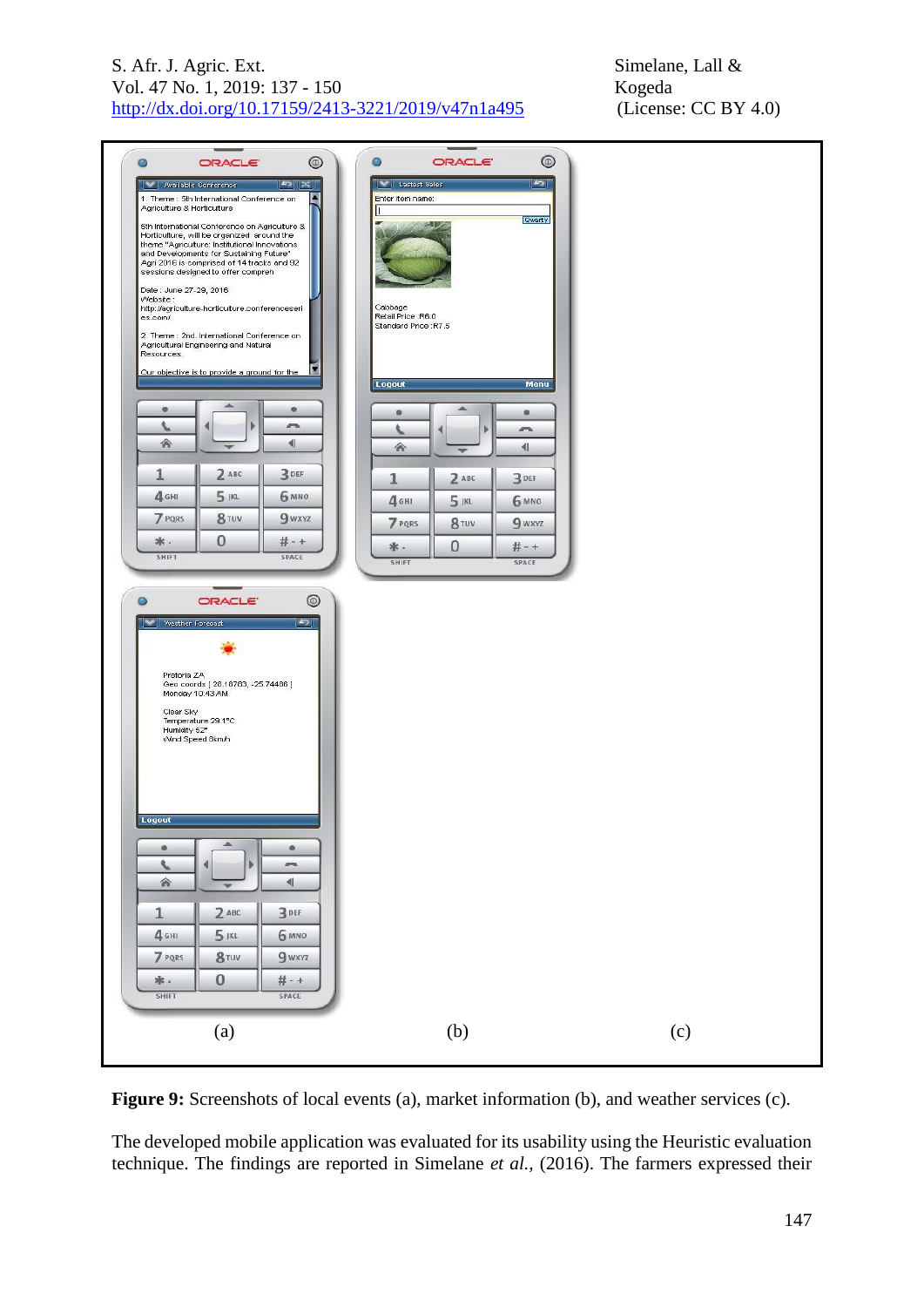deep satisfaction with the application stating that it would not only help them in their daily farming activities but should also be deployed to other farming communities across the country.

# **5. CONCLUSIONS AND RECOMMENDATIONS**

A little less than half of the farmers in rural Pongola, KwaZulu-Natal are young, fairly well educated but with very small land to support themselves and their families. It was observed that most of the farmers owned mobile phones. Since both simple and smart/feature phones were used in large percentages, Java was used for the mobile phone application development. Due to the broad cellular coverage across the country, the prospects of making use of mobile phones as a platform for sharing and delivering of extension services was exploited. It is recommended that the adoption of such mobile phone applications be explored by government agencies to promote delivery of extension services. Future work should extend the application to include support for isiZulu, the predominant language spoken in the area. Additional features that would facilitate and encourage extension officers to interact and provide services to their local subsistence farming community should also be included in the application.

## **ACKNOWLEDGMENTS**

The authors are grateful to the members of Pongola farming community for their voluntary participation in this study. A special gratitude to the NRF for the financial support (Grant No. 94169) and Tshwane University of Technology for granting the ethical clearance certificate (FREC/ICT/2014/06/001) to conduct this study.

### **REFERENCES**

- ABRO, Z.A., ALEMU, B.A. & HANJRA, M.A., 2014. Policies for agricultural productivity growth and poverty reduction in rural Ethiopia. *World Dev.,* (59):461-474.
- AKER, J.C., 2011. Dial "A" for agriculture: a review of information and communication technologies for agricultural extension in developing countries. *Agric. Econ.,* 42(6):631-647.
- AKER, J.C. & MBITI, I.M., 2010. Mobile phones and economic development in Africa. *J. Econ. Perspect.,* 24(3):207-232.
- ASIEDU-DARKO, E., 2013. Agricultural extension delivery in Ghana: A case study of factors affecting it in Ashanti, Eastern and Northern regions of Ghana. *J. Agric. Ext. Rural Dev.,* 5(2):37–41*.*
- COUSINS, B., 2016. Land reform in South Africa is failing. Can it be saved? *Transformation: Critical Perspectives on Southern Africa,* 92(1):135-157.
- DEPARTMENT OF AGRICULTURE, FORESTRY AND FISHERIES (DAFF), 2014. *Economic review of the South African agriculture*. Department of Agriculture, Forestry and Fisheries, Pretoria.
- FU, X. & AKTER, S., 2012. Impact of mobile telephone on the quality and speed of agricultural extension services delivery: Evidence from the rural e-services project in India. In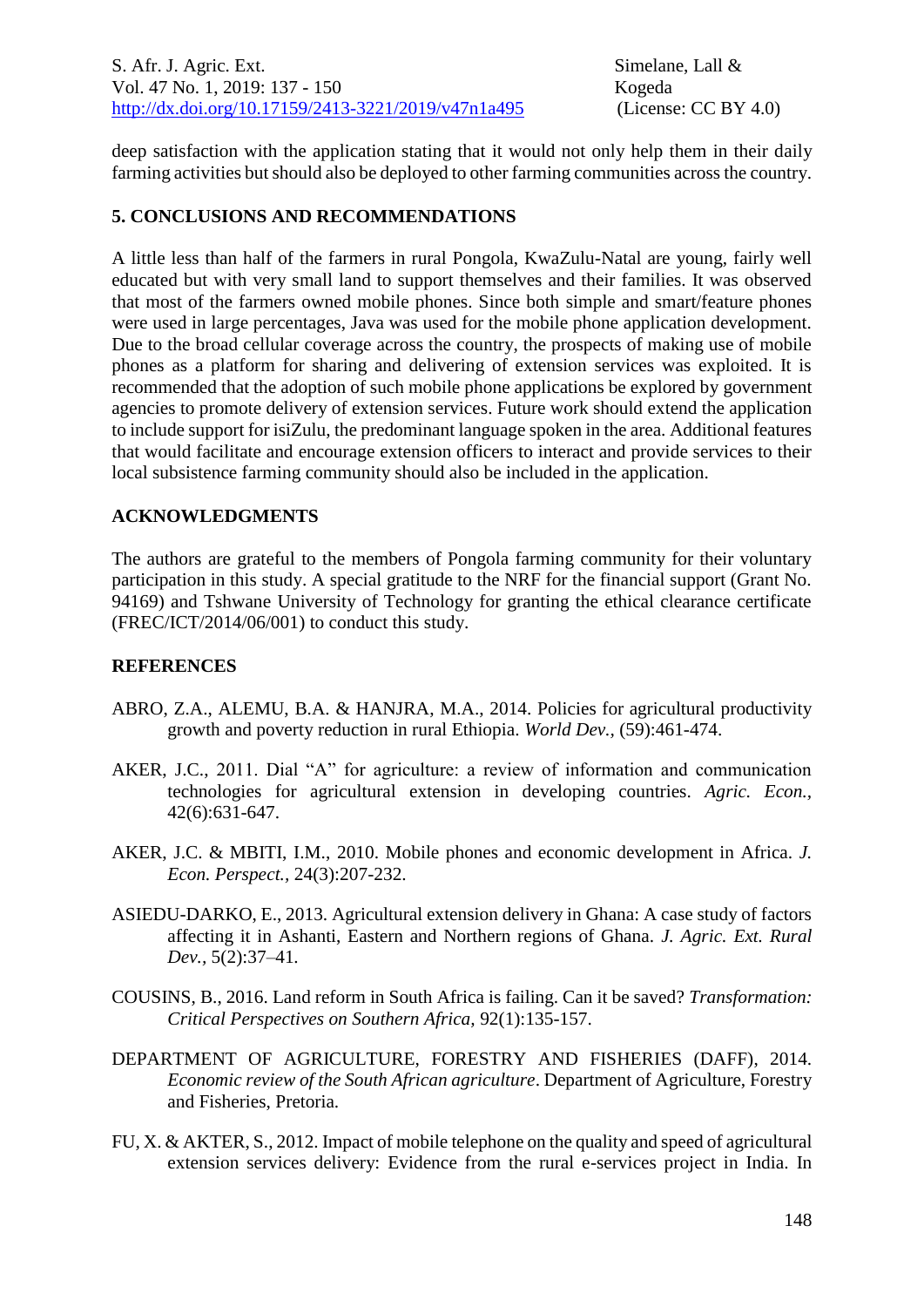*Proceedings of International Association of Agricultural Economists (IAAE) 2012- Triennial Conference* (pp. 18-24).

- KHAPAYI, M. & CELLIERS, P.R., 2016. Factors limiting and preventing emerging farmers to progress to commercial agricultural farming in the King William's Town area of the Eastern Cape Province, South Africa, *S. Afr. J. of Agric. Ext.*, 44(1):25-41.
- LEEUWIS, C., 2004. *Communication for rural innovation: Rethinking agricultural extension*. 3rd ed. Blackwell Science Inc.
- MALUSI, Y. & KOGEDA, O., 2013. A mobile transport scheduling and coordination system for marginalized rural areas. In *The Proceedings of 15th Annual Conference on WWW Applications* (pp. 10-13).
- MAUMBE, B.M. & OKELLO, J.J., 2013. Uses of information and communication technology (ICT) in agriculture and rural development in sub-Saharan Africa: Experiences from South Africa and Kenya. *International Journal of ICT Research and Development in Africa,* 1(1):113-134.
- MUYANGA, M. & JAYNE, T., 2014. Effects of rising rural population density on smallholder agriculture in Kenya. *Food Policy,* (48):98-113.
- OLADELE, O., 2015. Effect of information communication technology (ICT) on agricultural information access among extension officers in North West Province South Africa. *S. Afr. J. Agric. Ext.*, 43(2):30-41.
- QIANG, C.Z., KUEK, S.C., DYMOND, A. & ESSELAAR, S., 2012. *Mobile applications for agriculture and rural development.* World Bank, Washington.
- RODRÍGUEZ-POSE, A. & HARDY, D., 2015. Addressing poverty and inequality in the rural economy from a global perspective. *Appl. Geogr.,* (61):11-23.
- SANDREY, R. & VINK, N., 2008. *Deregulation, trade reform and innovation in the South African agricultural sector: Trade and innovation project-case No. 4* (No. 76). OECD Publishing*.*
- SIMELANE, P.T., KOGEDA, O.P. & LALL, M. 2015., A cloud computing augmenting agricultural activities in marginalized rural areas: A preliminary study. In *Emerging Trends in Networks and Computer Communications (ETNC)*, *International Conference* (pp. 119-124).
- SIMELANE, P.T., KOGEDA, OP., LALL, M & KALEMA, B.M., 2016. A cloud computing model for augmenting agricultural activities in marginalized rural areas in developing countries. *Asian Journal of Information Technology*, 16(2):255-267.
- SIMPSON, A. & CALITZ, A., 2014. The use of mobile technologies amongst South African commercial farmers. *S. Afr. J. Agric. Ext.*, 42(1):98-107.
- SMITH, W.M. & CHAREN, S., 2011. Geospatial BI: How businesses are keeping pace with mobile customers. *Business Intelligence Journal,* 16(2):44-55.